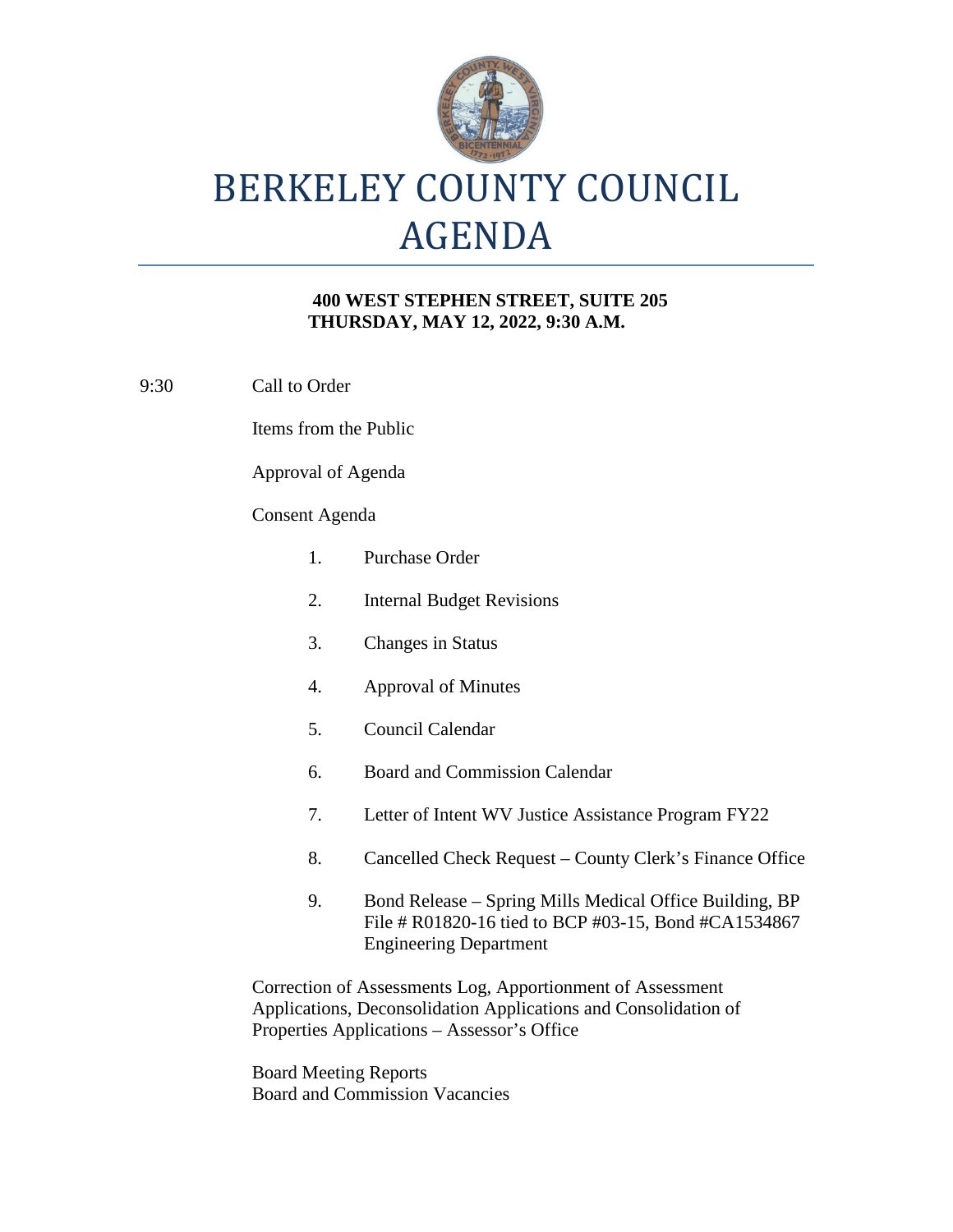

### BERKELEY COUNTY COUNCIL AGENDA

- 10:00 Bid Opening RFQ Architectural & Engineering Services Inwood Park
- 10:05 Will Lorensen, Fiduciary Supervisor Order for the Estate of Elizabeth K. Washington
- 10:15 Clint Hogbin, Chair, Berkeley County Solid Waste Authority Recognition of Winners of the School Recycling Contest "Operation Greenlid"
- 10:45 BREAK
- 11:00 Sheriff Nathan Harmon JHS Group Request to Accept Donation for Emergency Events Request for Additional Overtime Allotment for ATV Enforcement Team Request to Declare Property as Surplus
- 11:15 Tim Czaja, Community Corrections Director Recovery Services and Home Confinement Update
- 11:45 Mike Laing, Chief Court Marshal Annual Report and Staffing Discussion
- 12: 15 Alan Davis, County Administrator Penny Shewell, Office Administrator Tracey Guilliams, Grants Administrator American Rescue Plan Act Guidelines & Application Bid Recommendation RFP Roof Replacement 750 Baltimore Street Bid Recommendation FY2022 Grounds Maintenance ATV Ordinance County Property

Possible Executive Session for County Council Personnel, Real Estate Acquisition, Legal Matters and Economic Development

Items from the Public

#### RECESS